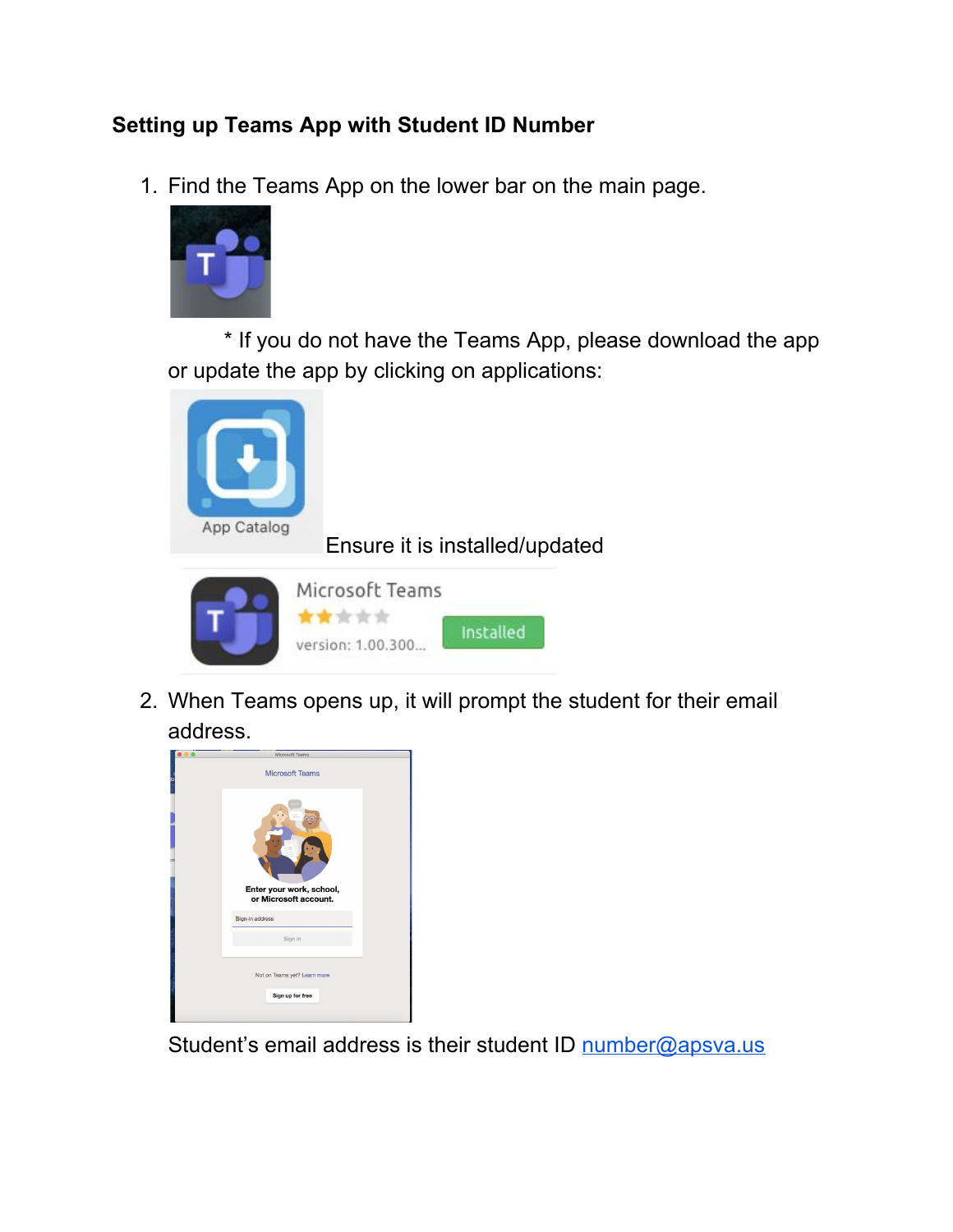2. After you put in the email address student ID number, such as [1000@apsva.us](mailto:1000@apsva.us), the sign in button will turn blue, click sign in.

3. Then APS will prompt students to put in their student ID number and password:

| $\odot$ $\odot$<br>MyAccess@APS |                                |  |  |
|---------------------------------|--------------------------------|--|--|
|                                 | Arlington<br>Public<br>Schools |  |  |
| Login                           | Need help?                     |  |  |
| <b>Username</b>                 |                                |  |  |
| Password                        | $\odot$                        |  |  |
|                                 | ゝ<br>Go                        |  |  |
|                                 |                                |  |  |
|                                 |                                |  |  |
|                                 |                                |  |  |
|                                 |                                |  |  |

Then the student is properly connected through APS, not as a guest.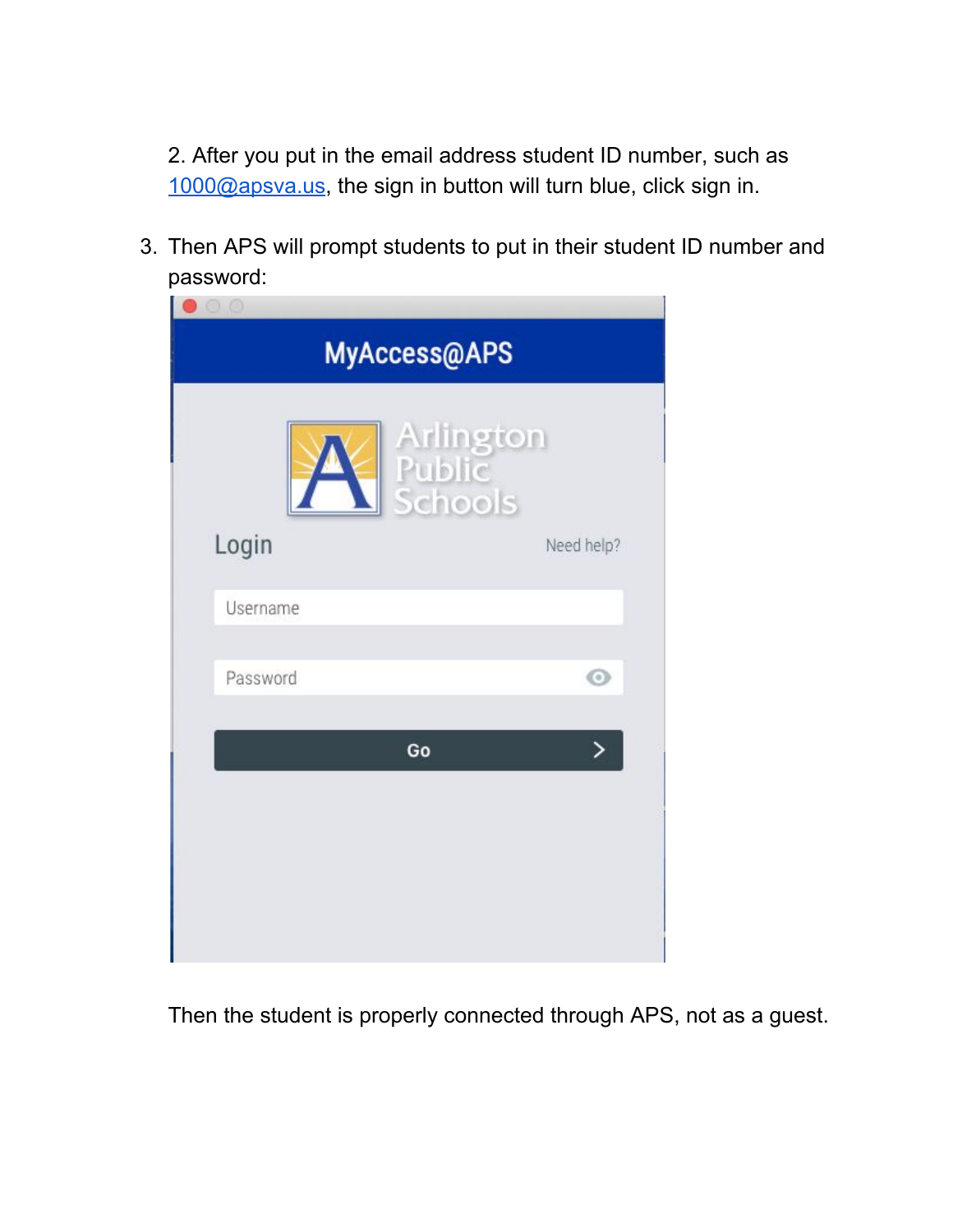### **Log into Canvas and access the link to the meeting through canvas.**

1. You can go to [www.apsva.us](http://www.apsva.us/) and click on canvas at the top banner:



Or by clicking students then click on Canvas

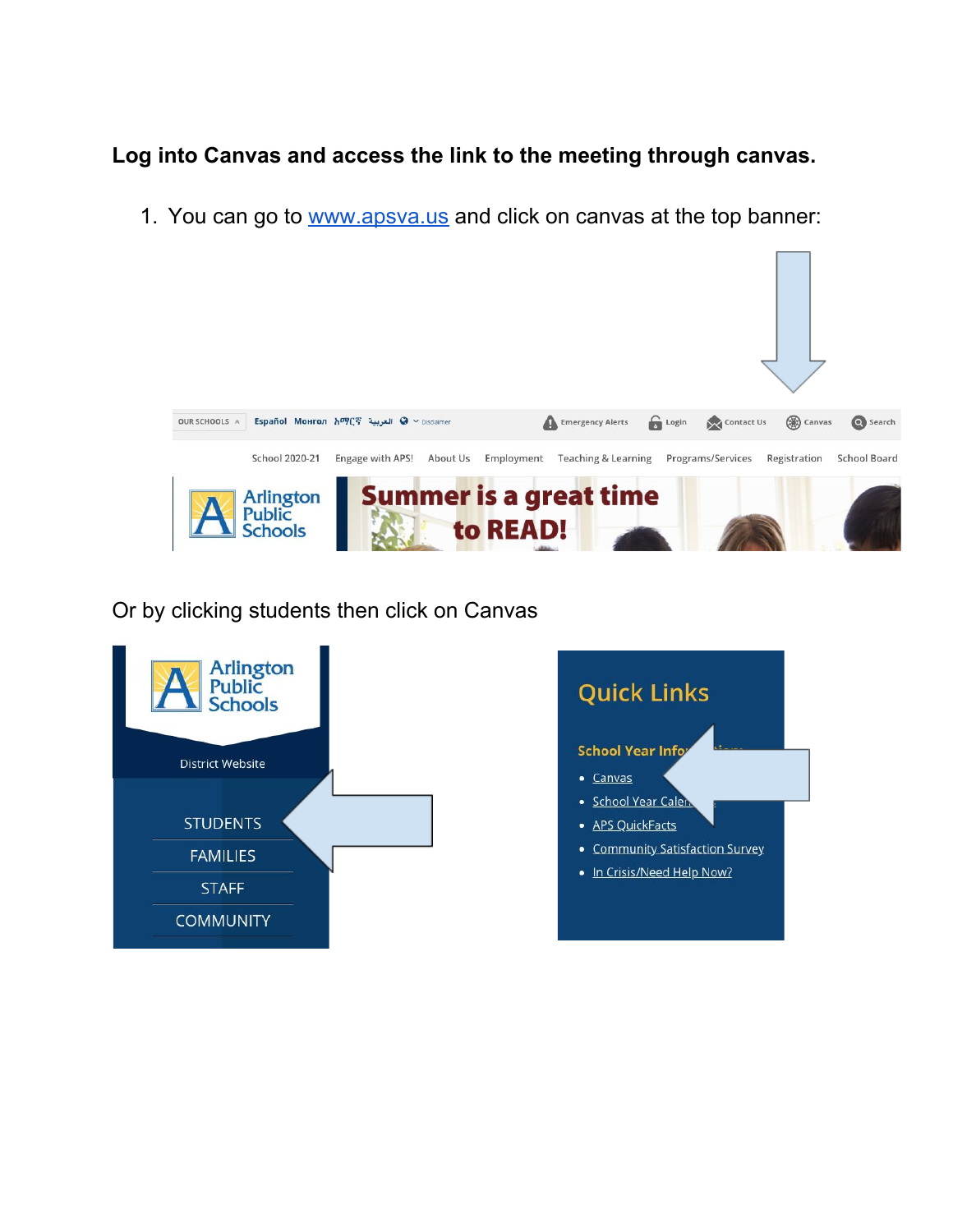2. Sign into APS with your username and password.



3. Click on Canvas

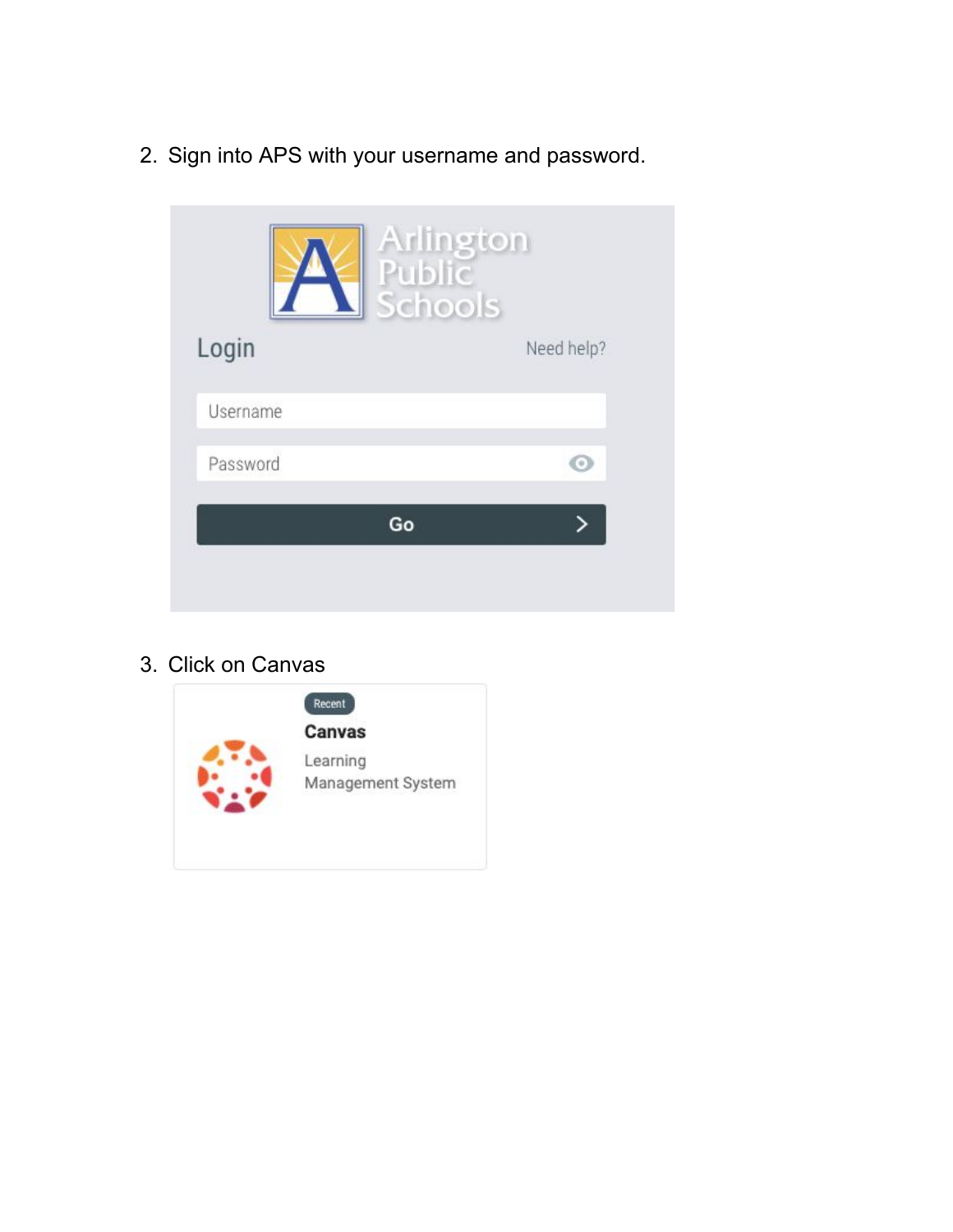4. Go to your Teacher's Course in Canvas and Look for the To Do section or Calendar:



- 5. Click on the event and the Microsoft Teams link will appear.
- 6. Click on the Join Microsoft Teams Meeting link. It will bring up this window.

| $\overline{2}$                         | 3<br>9a Link for Virtual<br>Orientation                                                                                                                     | 4      |      |
|----------------------------------------|-------------------------------------------------------------------------------------------------------------------------------------------------------------|--------|------|
|                                        | Link for Virtual Orientation                                                                                                                                |        |      |
| Sep 3, 9am - 10:30am<br>Calendar Ms. R |                                                                                                                                                             |        |      |
|                                        | <b>Location</b> Microsoft Teams<br>Details Join Microsoft Teams Meeting &<br>+1 571-451-2488 United States, Arlington (Toll)<br>Conference ID: 416 038 125# |        |      |
|                                        |                                                                                                                                                             | Delete | Edit |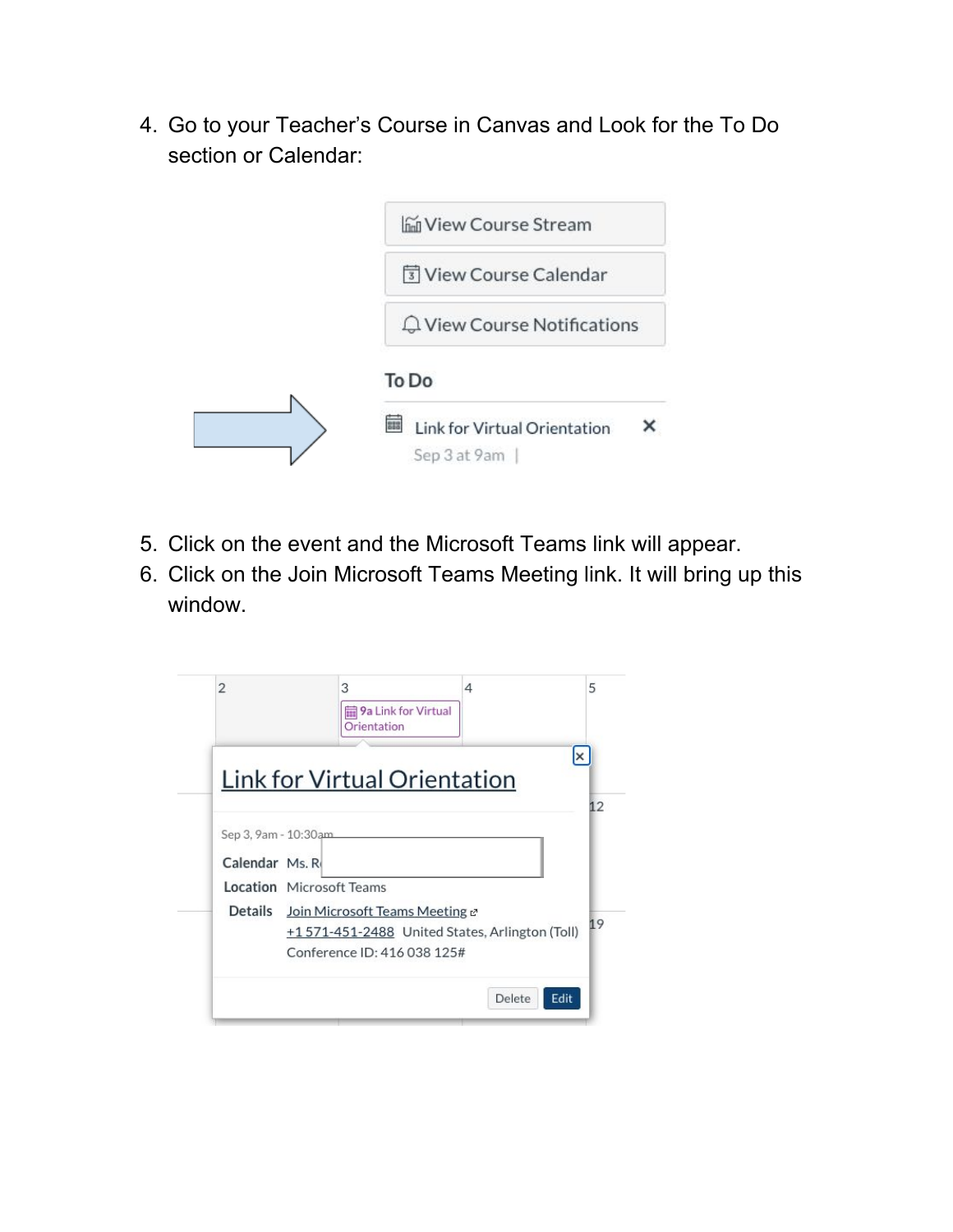

7. You can join by opening the Microsoft Team App. Click on Open Your Teams App.

\*You may have to log into Teams by logging into APS when the Teams App opens. Put in your username and password.

|          | Arlington<br>Public<br>Schools |            |
|----------|--------------------------------|------------|
| Login    |                                | Need help? |
| Username |                                |            |
| Password |                                |            |
|          | Go                             |            |
|          |                                |            |

8. It will prompt you to enter the meeting, and click join now: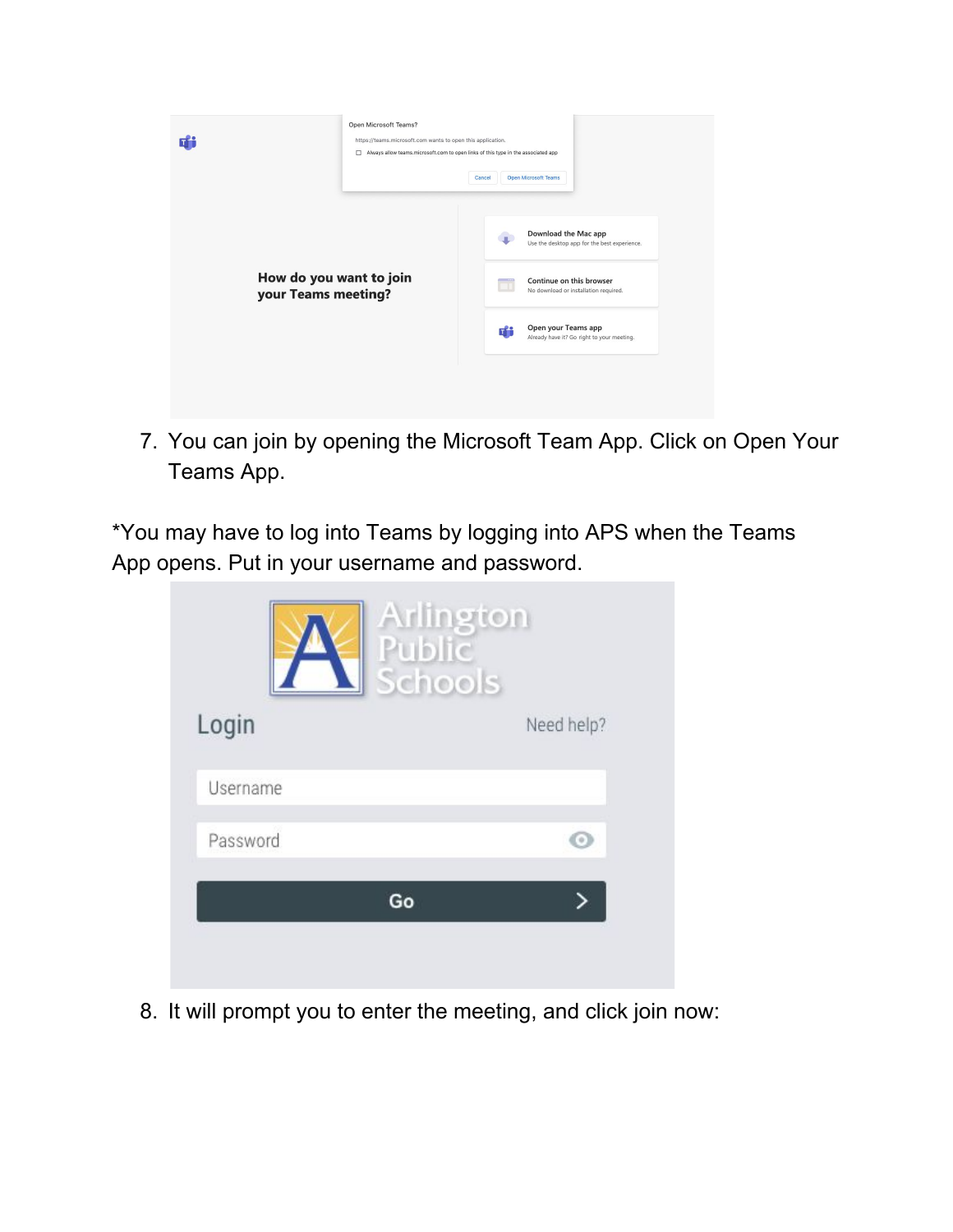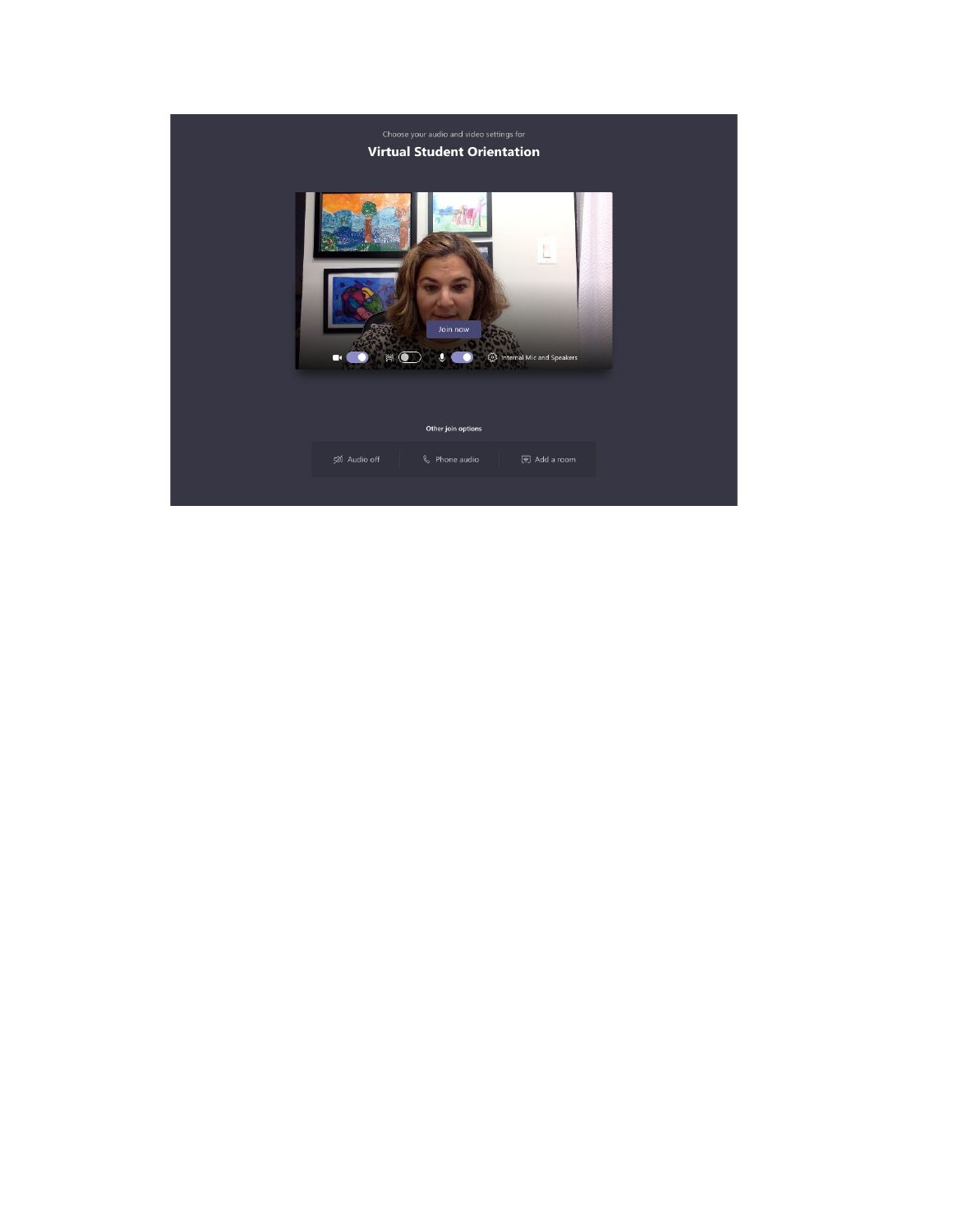### **Global Protect Directions:**

- 1. Find the Globe with a Shield in the very top of the screen. It is next to the Wifi symbol, near the date and time. Click on the Globe with the Shield.
- 2. Global Protect will pop up.
- 3. Click on the three lines on the right side.
- 4. Click on refresh connection.





5. Click Ok.



Check your connection to the internet, if you can not bring up any websites, please restart your computer.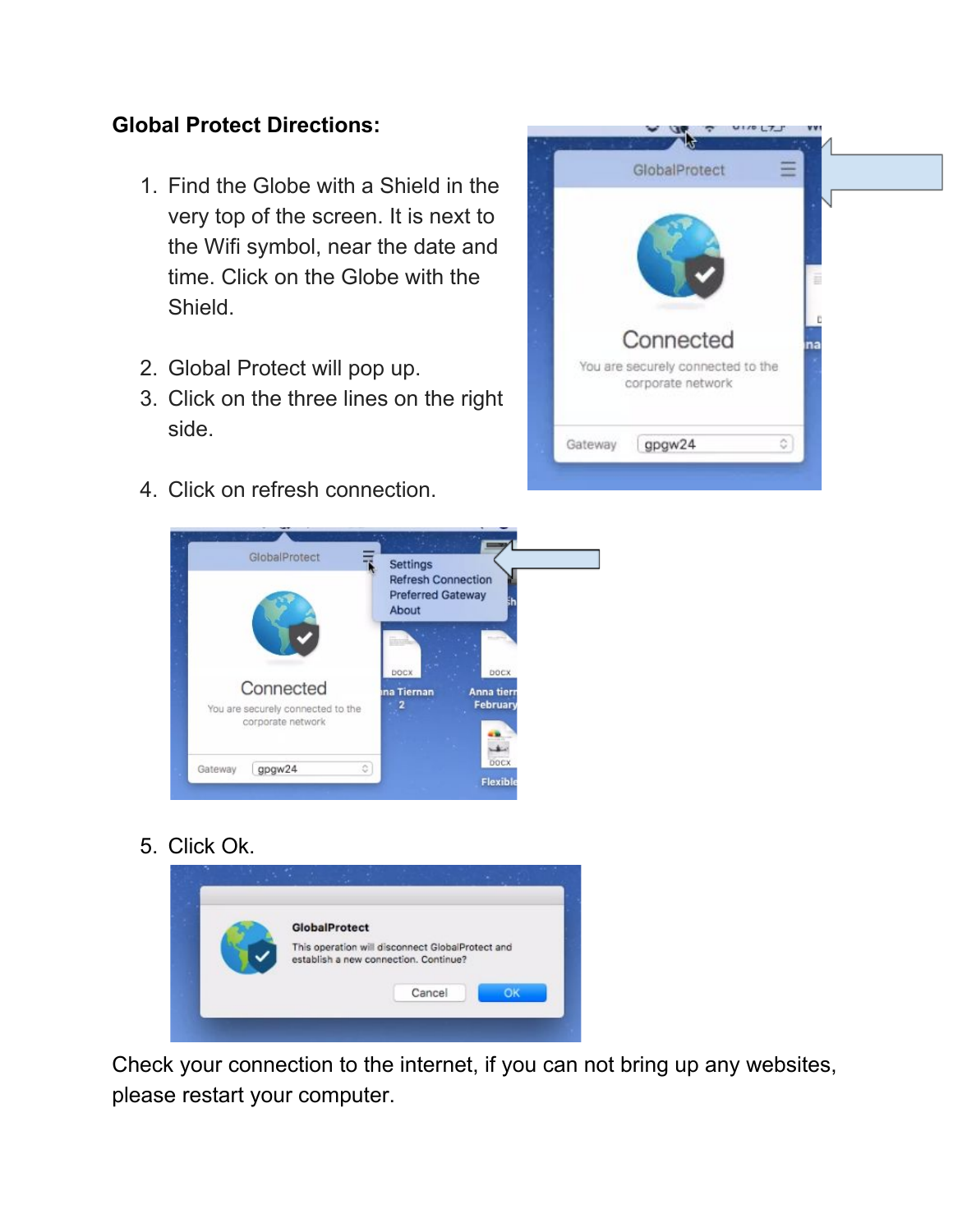## **Spanish Version:**

# **Ajustes de la aplicación Teams usando el número de Identificación de APS**

1. Encuentra la aplicación Teams con el logo que aparece en la parte de abajo de página principal



\*Si usted no tiene la Aplicación de Teams, descárguela o actualice desde el Catálogo de APS



Asegúrese que la aplicación está instalada o

actualizada antes de iniciar cualquier sesión.



2. Cuando la aplicación Teams abre, ingrese el correo electrónico del estudiante.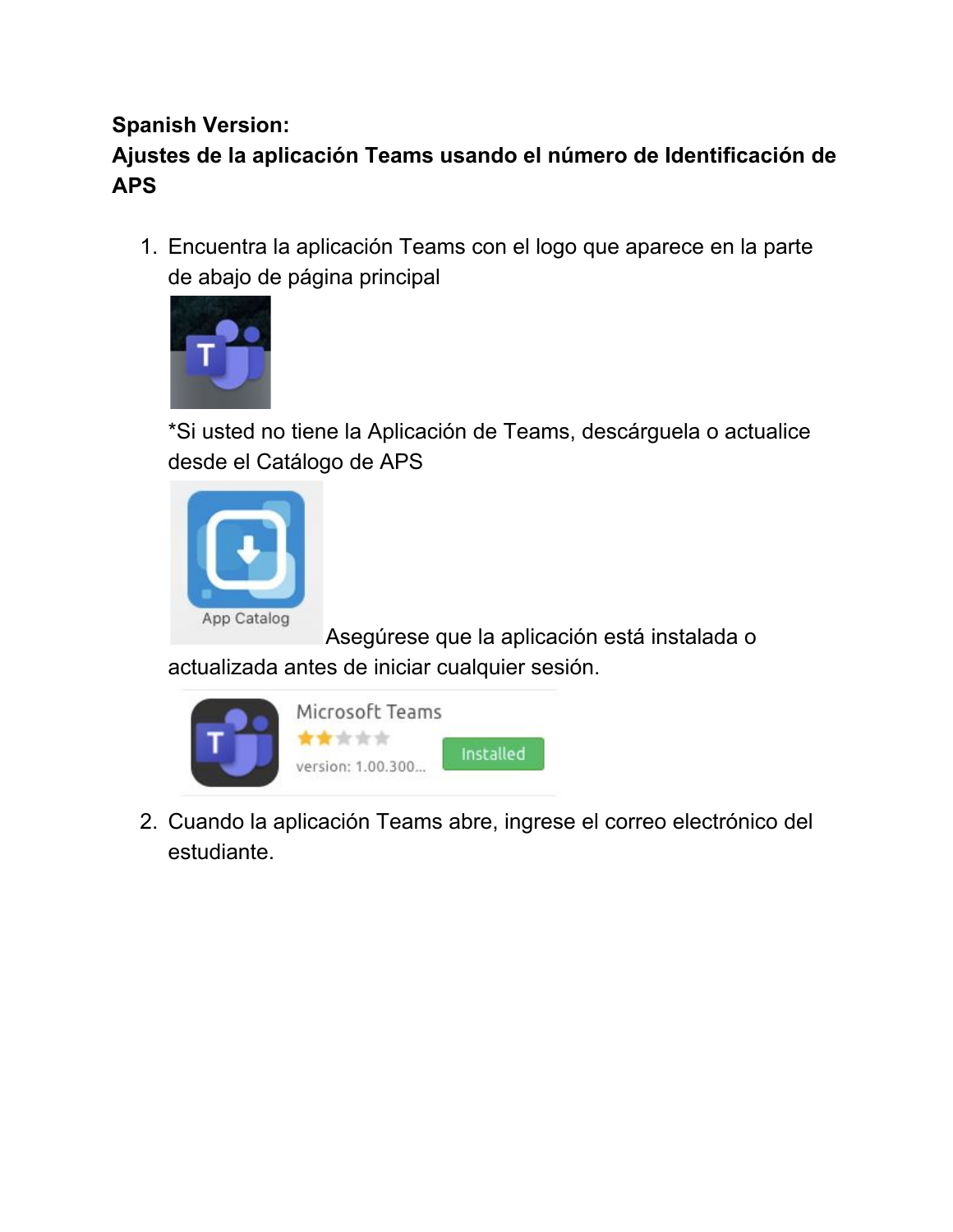

La dirección de correo del estudiante es el numero de identificacion más @apsva.us

- 3. Después de ingresar la dirección; por ejemplo, [1000@apsva.us,](mailto:1000@apsva.us) el botón presione el botón de ingresar
- 4. Entonces, APS enviará una nueva ventana donde deberá ingresar el número de identificación de estudiante y la contraseña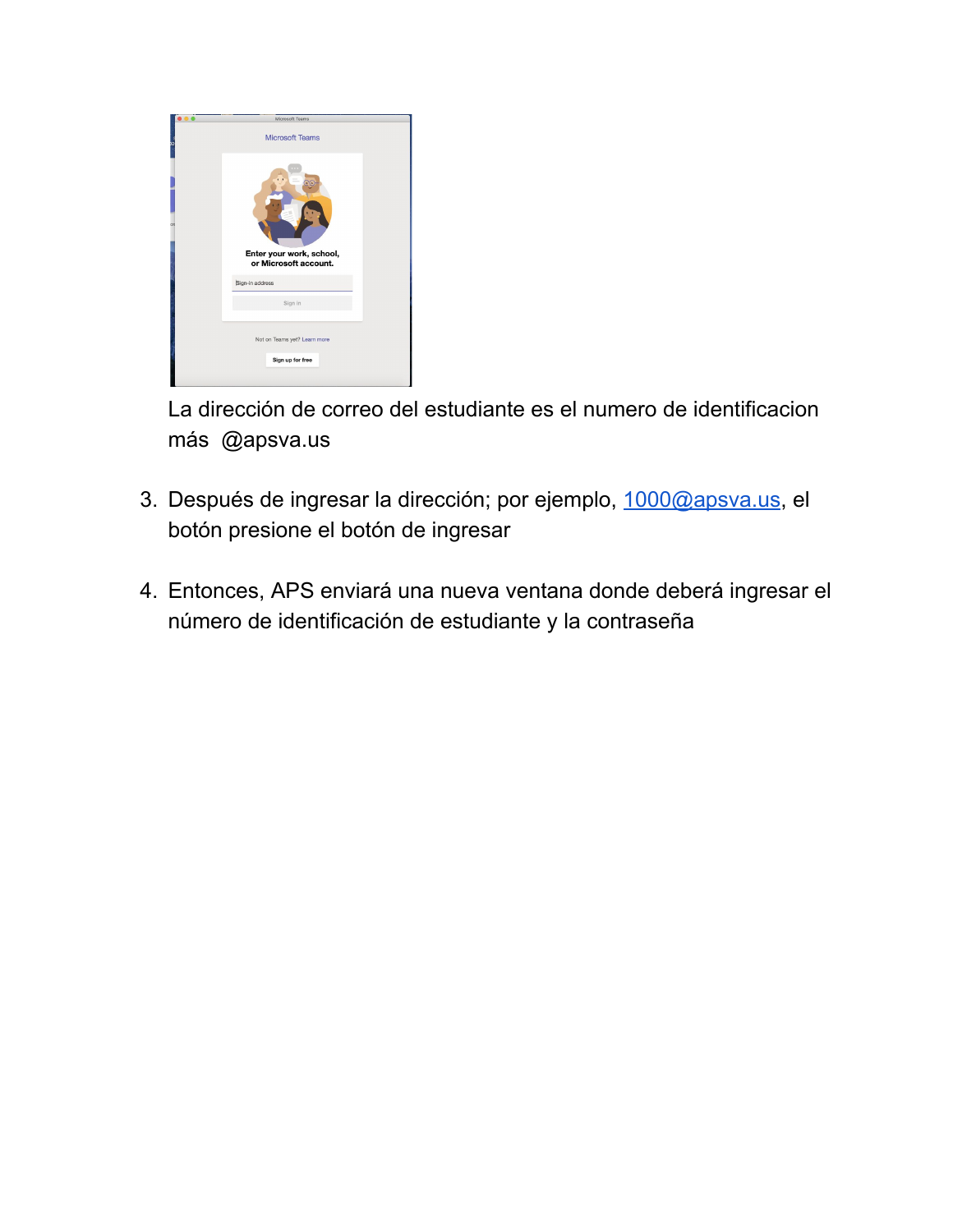| O<br>MyAccess@APS |                                |  |
|-------------------|--------------------------------|--|
|                   | Arlington<br>Public<br>Schools |  |
| Login             | Need help?                     |  |
| <b>Username</b>   |                                |  |
| Password          | $_{\odot}$                     |  |
| Go                |                                |  |
|                   |                                |  |
|                   |                                |  |
|                   |                                |  |
|                   |                                |  |

Entonces el estudiante estará conectado correctamente a APS. No será un invitado.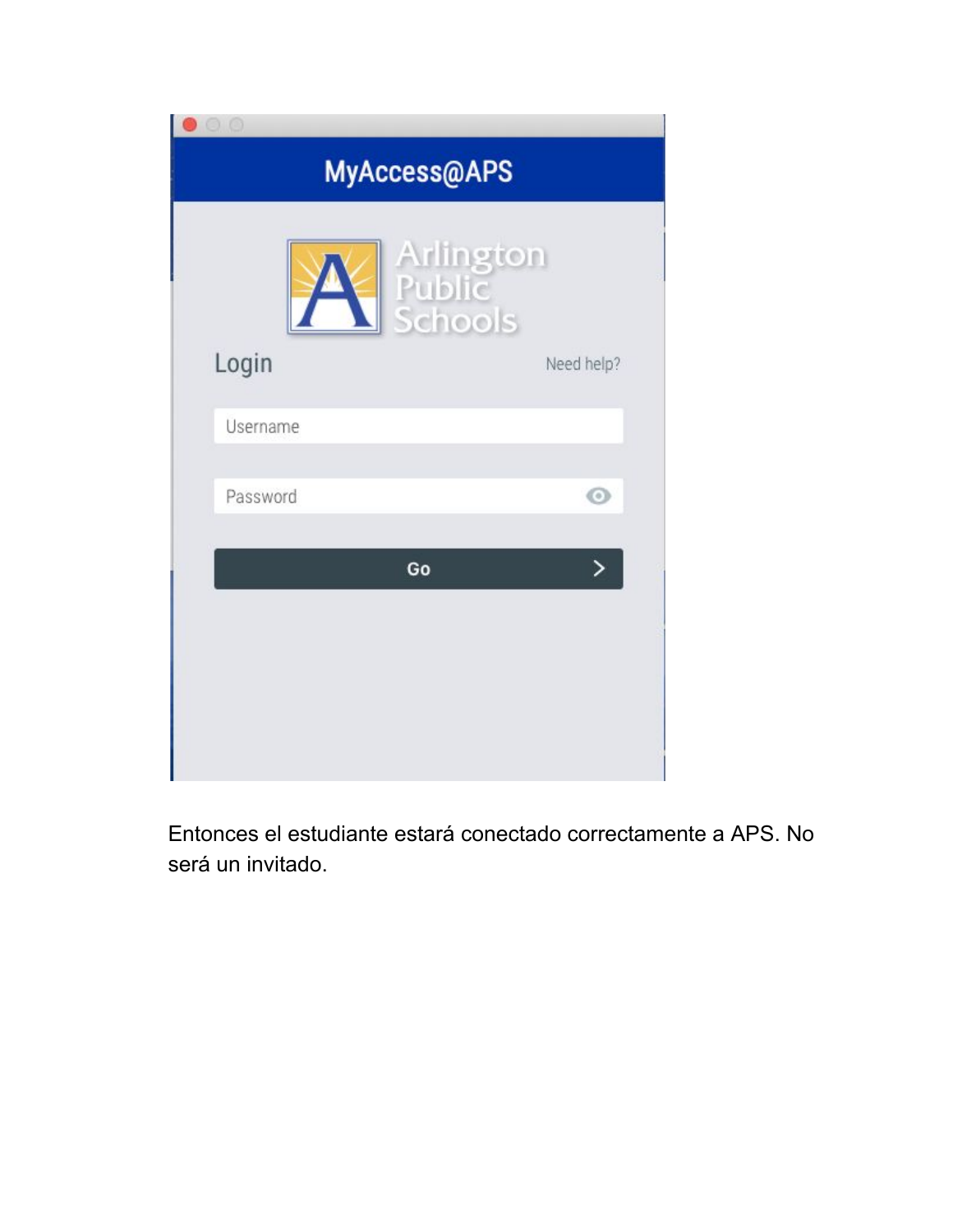### **Para ingresar y acceder a los enlaces de clases en vivo a través de Canvas**

1. El primer paso es ir a [www.apsva.us](http://www.apsva.us/) y dar clic en el icono de Canvas señalado en la siguiente imagen:



La otra forma es ingresando donde dice ESTUDIANTES y luego en el MENÚ dar clic donde dice CANVAS como se muestra en la imagen

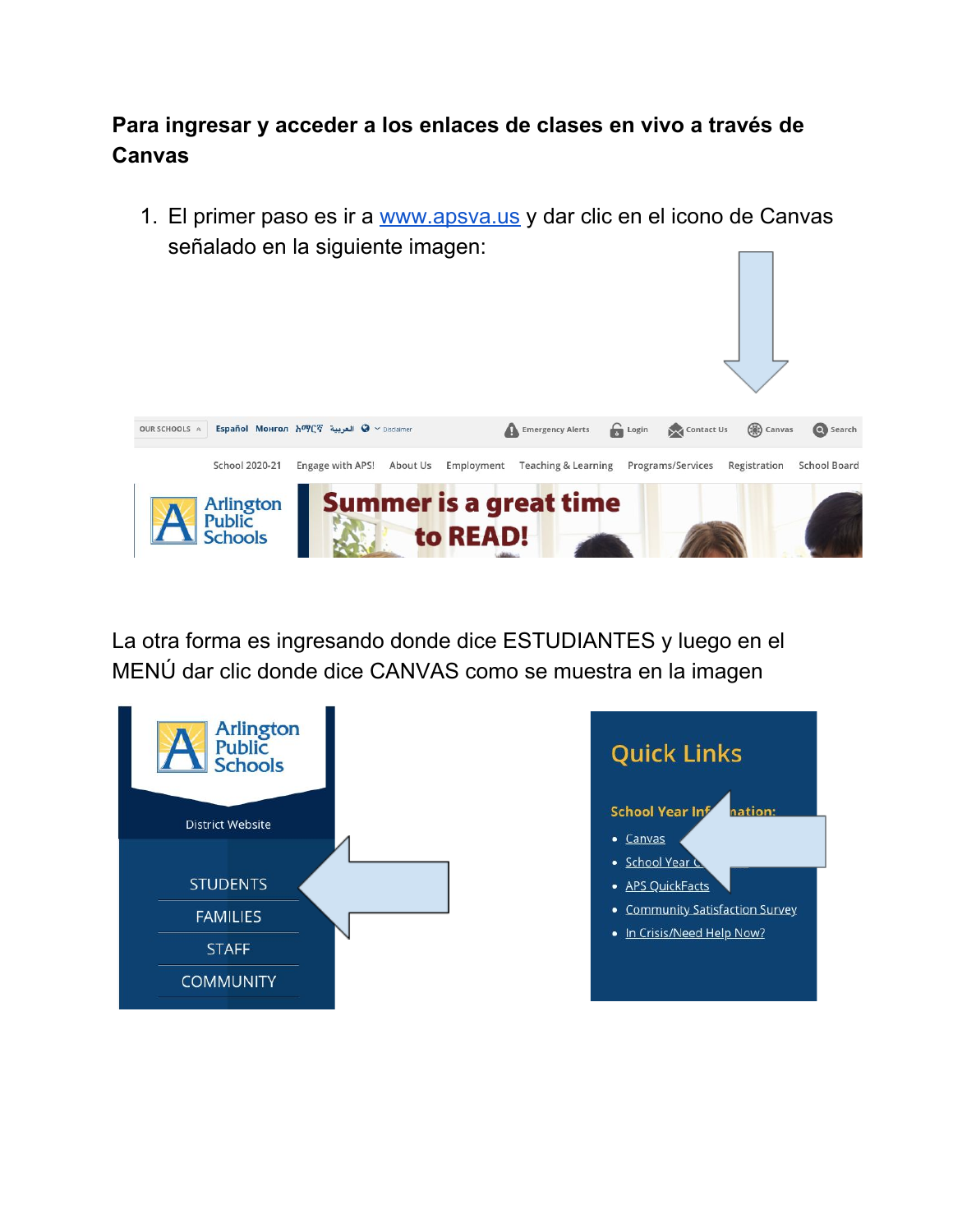2. Ingresa a APS con tu número de estudiante y tu contraseña.



3. Dar clic en Canvas

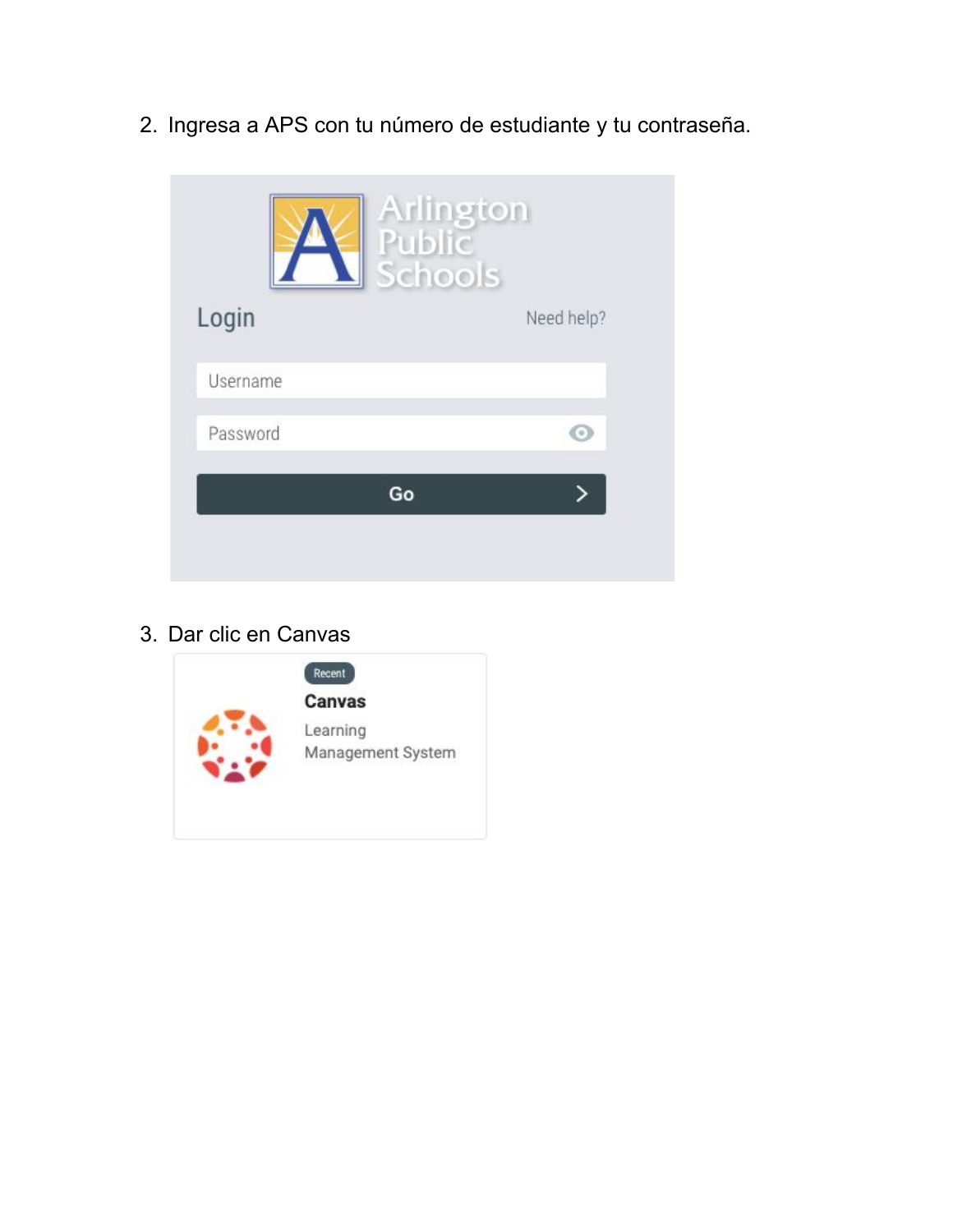4. Vaya a la página del maestro en Canvas y busque la sección QUÉ HACER como se muestra en la imagen de abajo:



- 5. Dar clic en el enlace de Microsoft Teams que aparece en el calendario
- 6. El sistema abrirá una ventanilla que lo llevara a la sesión de Teams. Como se muestra en la imagen

| $\overline{2}$                         | 3<br>9a Link for Virtual<br>Orientation                                       | 4 |                |
|----------------------------------------|-------------------------------------------------------------------------------|---|----------------|
|                                        | Link for Virtual Orientation                                                  |   | $\times$       |
| Sep 3, 9am - 10:30am<br>Calendar Ms. R |                                                                               |   |                |
|                                        | <b>Location</b> Microsoft Teams<br>Details Join Microsoft Teams Meeting &     |   |                |
|                                        | +1571-451-2488 United States, Arlington (Toll)<br>Conference ID: 416 038 125# |   |                |
|                                        |                                                                               |   | Delete<br>Edit |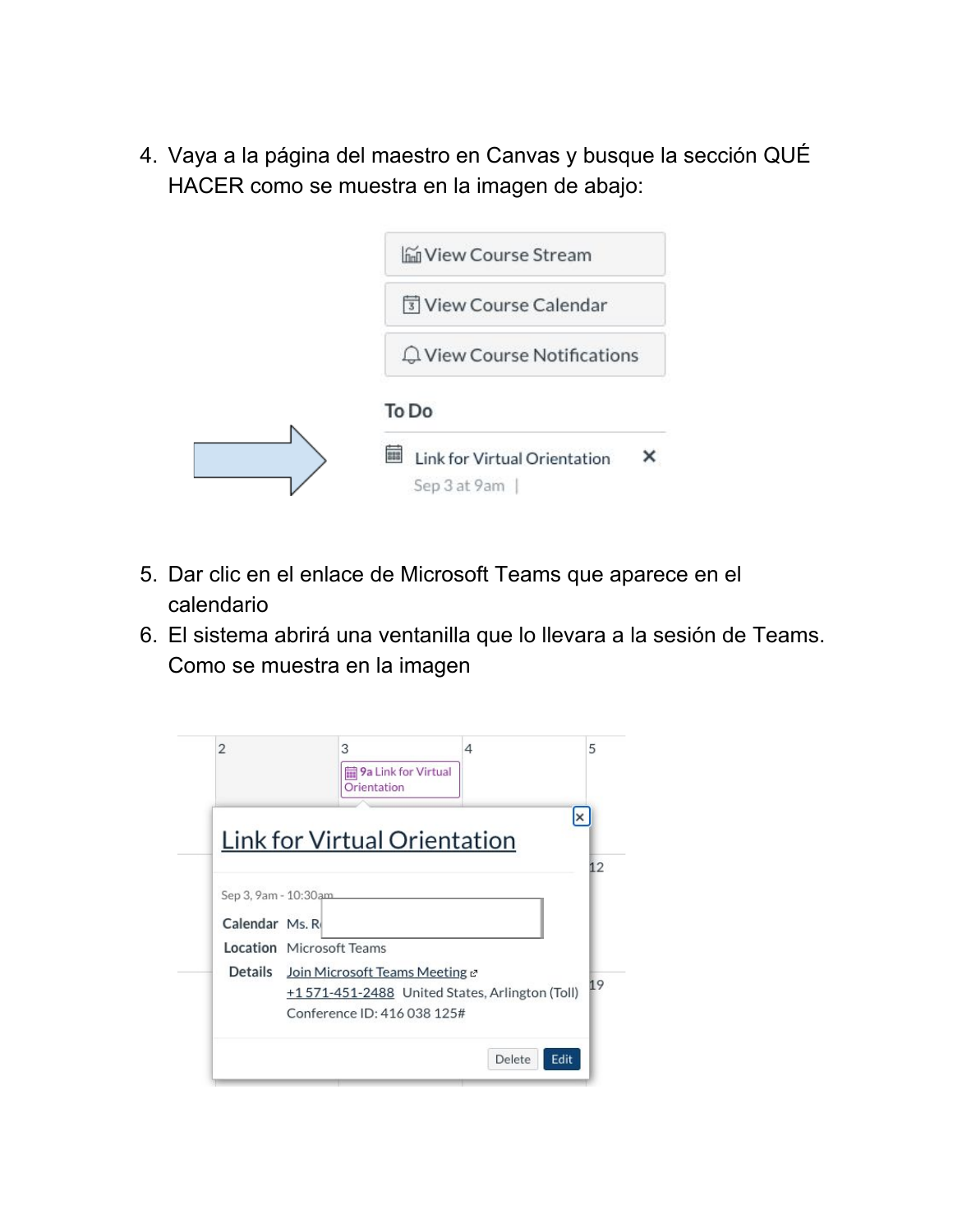

7. Usted puede ingresar usando la aplicación de Teams y Microsoft Teams.

\* Usted puede ingresar a Teams cuando la aplicación se abra. Ingrese su número de ID y su contraseña.

|          | Arlington<br>Public<br>Schools |            |
|----------|--------------------------------|------------|
| Login    |                                | Need help? |
| Username |                                |            |
| Password |                                |            |
|          | Go                             |            |
|          |                                |            |

8. Se abrirá una ventanilla que le ingresara a la sesión: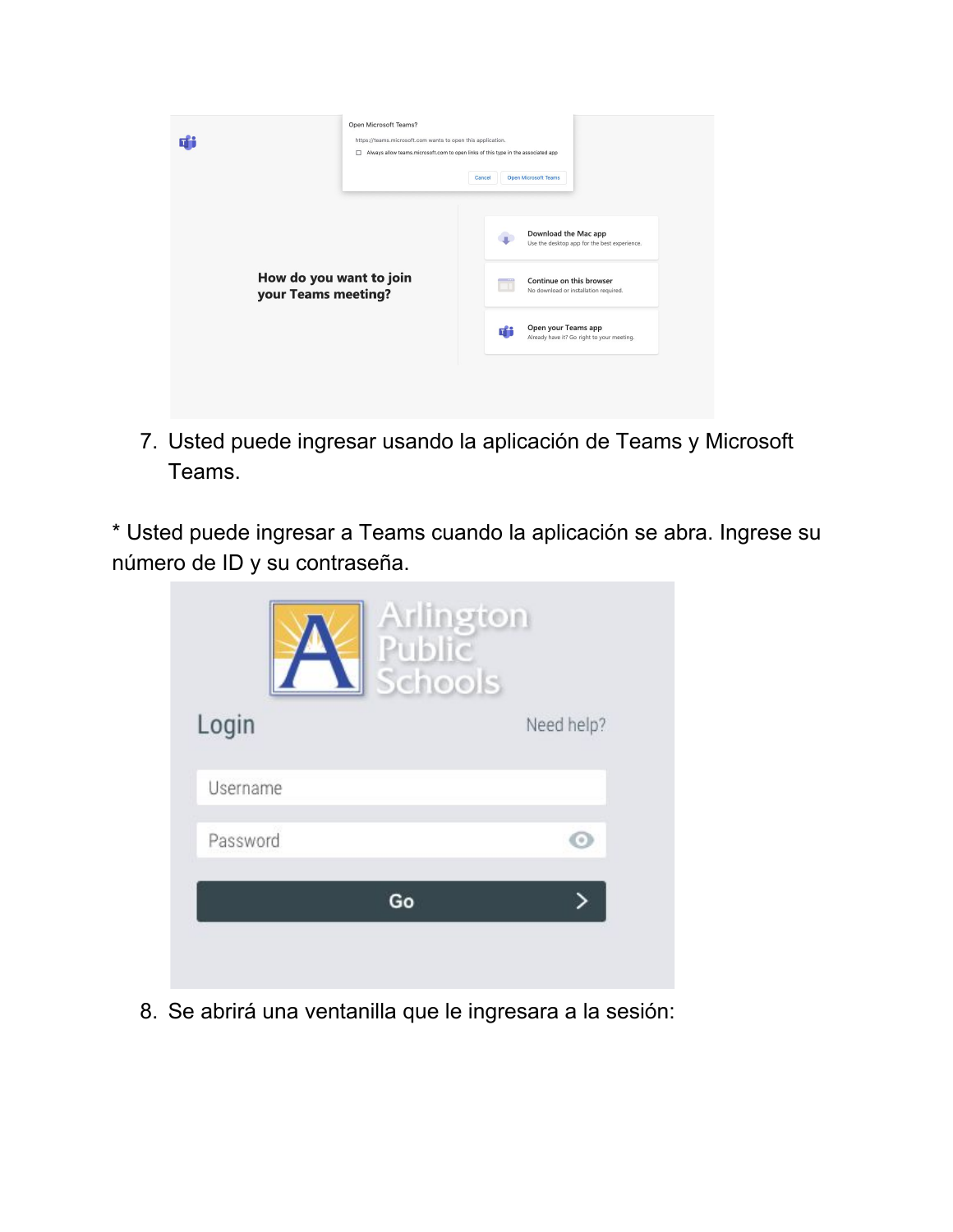